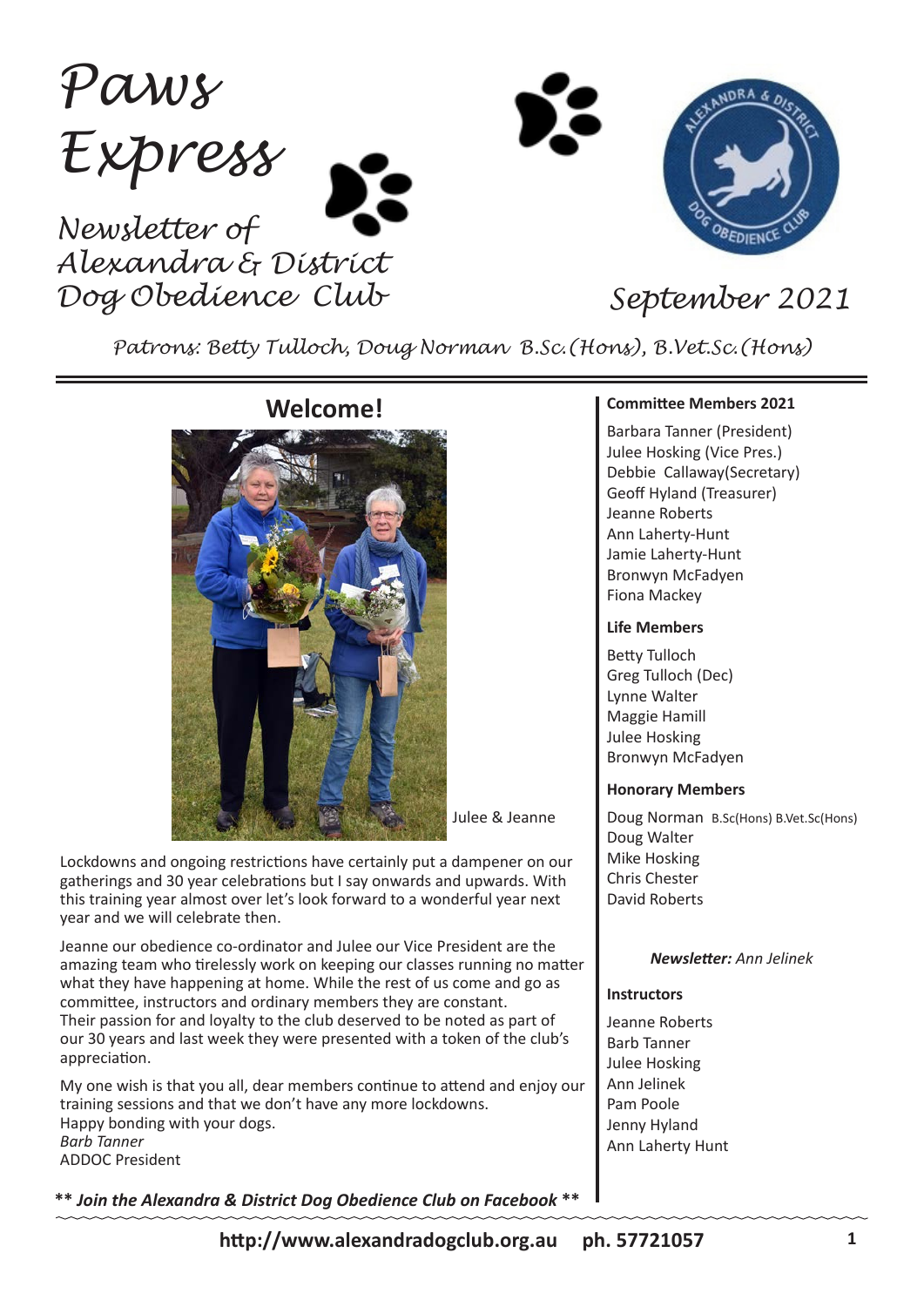# **Congratulations to Graduates Foundation to Level 1**



Tim & Brax



Grace & Lucy



Frog & Chance



Jenny & Joe



Kat & Odie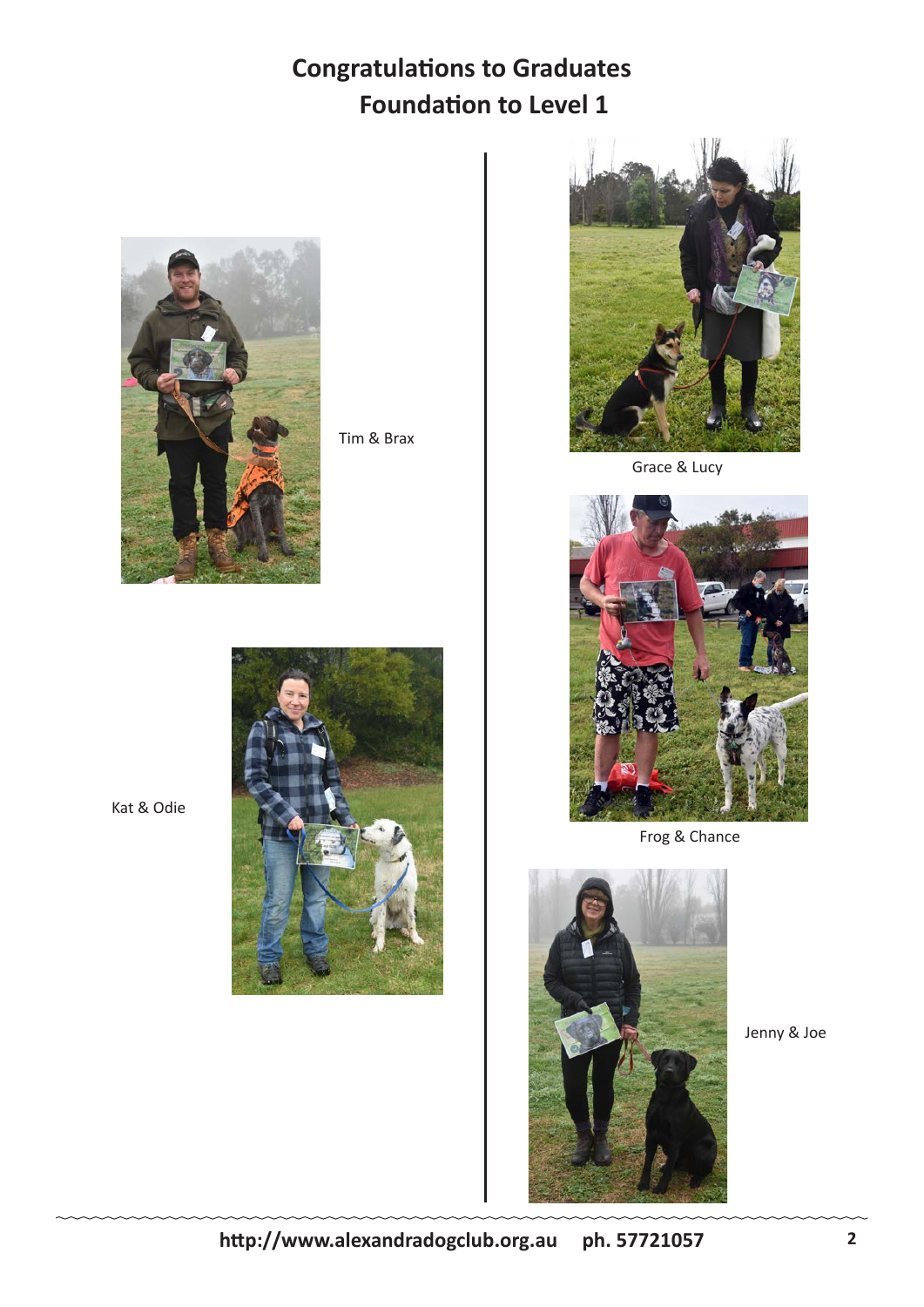# **Congratulations to Graduates**

# **Family Companion Certificates**



Robyn & Bonnie

# Faith & Candy



#### **No instant magic but great rewards with practice**

Dog training is not easy but we try and make it fun so it is worth it in the end.

Every now and then dog owners don't want to continue their training after just a couple of lessons. Usually this is because they get frustrated as they feel that their dog is not behaving 'properly'.

For the instructors, this is sad.

Participating in lessons taught at dog club and continuing that training at home, even for only a few minutes a day, really pays off.

Eventually you will achieve that magical bond with your dog, but it does not happen with just one or two lessons. It is all about having lots of patience, perseverance and playing games with your dog.

Our dogs give us patience and love, so we need to return that by helping them live their best lives.

Julee



#### **Welcome to new members**

Cameron & 'Ziggy' (G.S.P) Natalie & 'Belle' (G.S.P) Jeanie & 'Lucy' (Border Collie) Mark & 'Daisy' (Border Collie) Jim & 'Terry'(Jack Russell) Sally/Tennille & 'Picket' (SchnauzerX) Peter & 'Abbie' (G.S.P) Rita & 'Oblong' (English Springer)

Joanna & 'Russell' (Jack Russell) Janene & 'Maxi' (Red Heeler) Jill & 'Felicity' (Toy Poodle) Stacey & 'Bailey' (Schnauzer X) Sue & 'Baz' (Border Collie) Stephanie & 'Scout' (Jack Russell) Laura & 'Feddie' (Kelpie Coolie X) Robyn & Bonnie/Hamish (BCollies)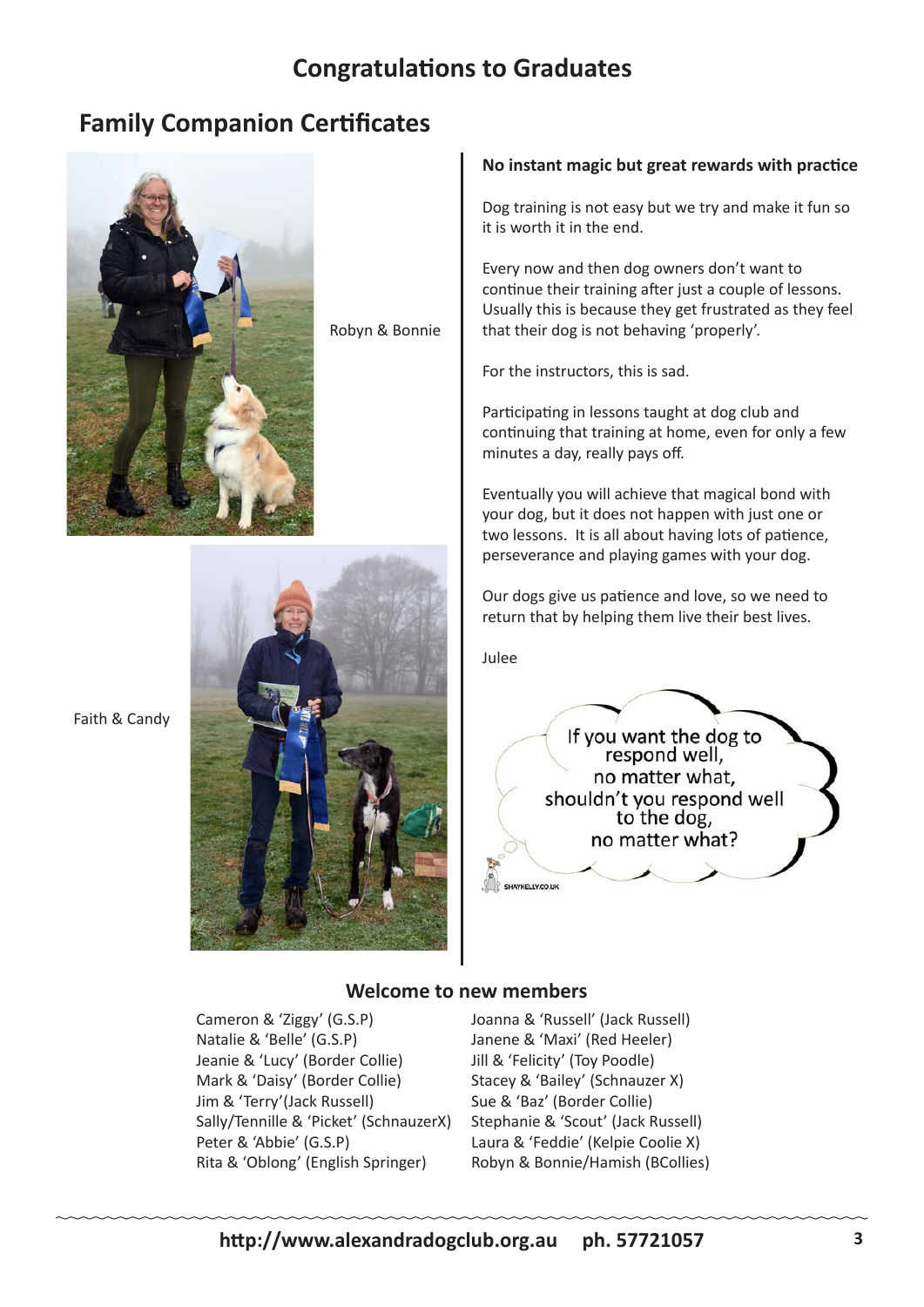

# **Training Tips Games are great!**



How we teach our dogs is just as important as what we teach them.

From the moment you bring our new puppy/dog home, you imagine walks in the park; play dates with a friendly dog; going to the beach; visiting family and friends. Laughing and sharing a happy life together.

Six months on and reality sets in. Your new puppy/dog won't come when called; jumps up on visitors; pulls on the lead and ignores you and you don't have time to take it for a walk EVERY SINGLE DAY! You become stressed, worried and overwhelmed by it all. Does this sound familiar? I'm sure many of you can relate to this. I know I can!! What to do??

Here at ADDOC we believe that using Positive Reinforcement as your training method can help turn this around and that if you combine this with PLAYING GAMES and having FUN you have a winning formula.

## **Why play games and have fun?**

### **Games build a strong bond with our dogs**

• We all have an inbuilt desire to play with our dogs. Tossing a stick, a ball or a frisbee are old favourites. Something humans have been doing with their dogs for centuries! This is quality time spent with our dogs where they want to be with us and co-operate with and interact with us in a positive way.

### **Games are simple and easy to teach**

• Most dogs love to chase (fetch) something; most dogs love to play tug. You can use these simple games as a learning tool.

• The fetch game can build a strong recall and also help with impulse control – how to wait until told to "Fetch It".

• Tug is a fun game in itself which can also teach impulse control – how to be gentle when it comes to using their mouth.

• Neither of these games are difficult to understand or teach.

#### **Games are a pathway to success**

• You're training your dog, even if you don't realise it. There are several recall games which dogs love to play. I have used a couple of them with my young dog and think the results are amazing. They are "Get It!" and "Tornado!" (See end of article for how to play details).

• You can reinforce good behaviours and have fun all at the same time.

• Nothing in dog training happens overnight but with games you will be having lots of fun with your dog along the way, and more importantly you will achieve the result you are hoping for.

#### **Games provide motivation for you and your dog**

• You are motivated because it's relatively easy and you will enjoy yourself.

• You will have the satisfaction of doing something

positive and pro-active with your dog.

• Your dog will be motivated because it loves to be doing something with you and it is FUN!

#### **Games provide physical exercise**

• You may have heard the saying: "A good dog is a tired dog"? Dogs need physical exercise each day, and if those needs aren't met they can get into trouble by developing destructive habits (such as chewing – usually something very special to you  $-$  or digging) to pass the time.

• If your timetable limits how much time you can spend walking your dog, then games like tug, fetch and frisbee are physically tiring for dogs and a couple of quick sessions a day can provide your dog with plenty of exercise.

#### **Games provide mental stimulation**

• Often overlooked, mental exercise is just as important as physical exercise.

• Mentally stimulating activities or "Brain Games" are a fun way to enrich your dog's life.

• Dogs love nose work games and you will have fun watching and learning how amazing their sense of smell is and how they use their noses. Two that I have uses are "Hide & Seek!" and "Treasure Hunt".

#### **Games relieve boredom**

• A bored dog – one with nothing interesting to occupy itself – will look for ways to create its own entertainment, which often involves undesirable behaviours such as excessive barking and running the fence or chewing up your shoes.

• If you have played games that physically and mentally exhaust your dog then it will be content to relax and wait for your next session together.

#### **Games relieve stress**

• Yes, it's true! Games can relieve stress for both you and your dog.

• When you arrive home tired and maybe fed up after

a tough day at work, your dog will be delighted to see you and full of enthusiasm. Even if you feel that the last thing you want to deal with is a dog who is delighted to see you: Stop! Choose a game and spend 15mins relaxing and laughing with your dog. It's the best pick me up I know of!!!!

### To sum up: **PLAY IS POWERFUL! FUN IS FABULOUS! SUCCESS IS SWEET!**

*Ref: So Much PETential; Kathy Kawelec: Cognitive Dog Training:"Puppy Leaks".*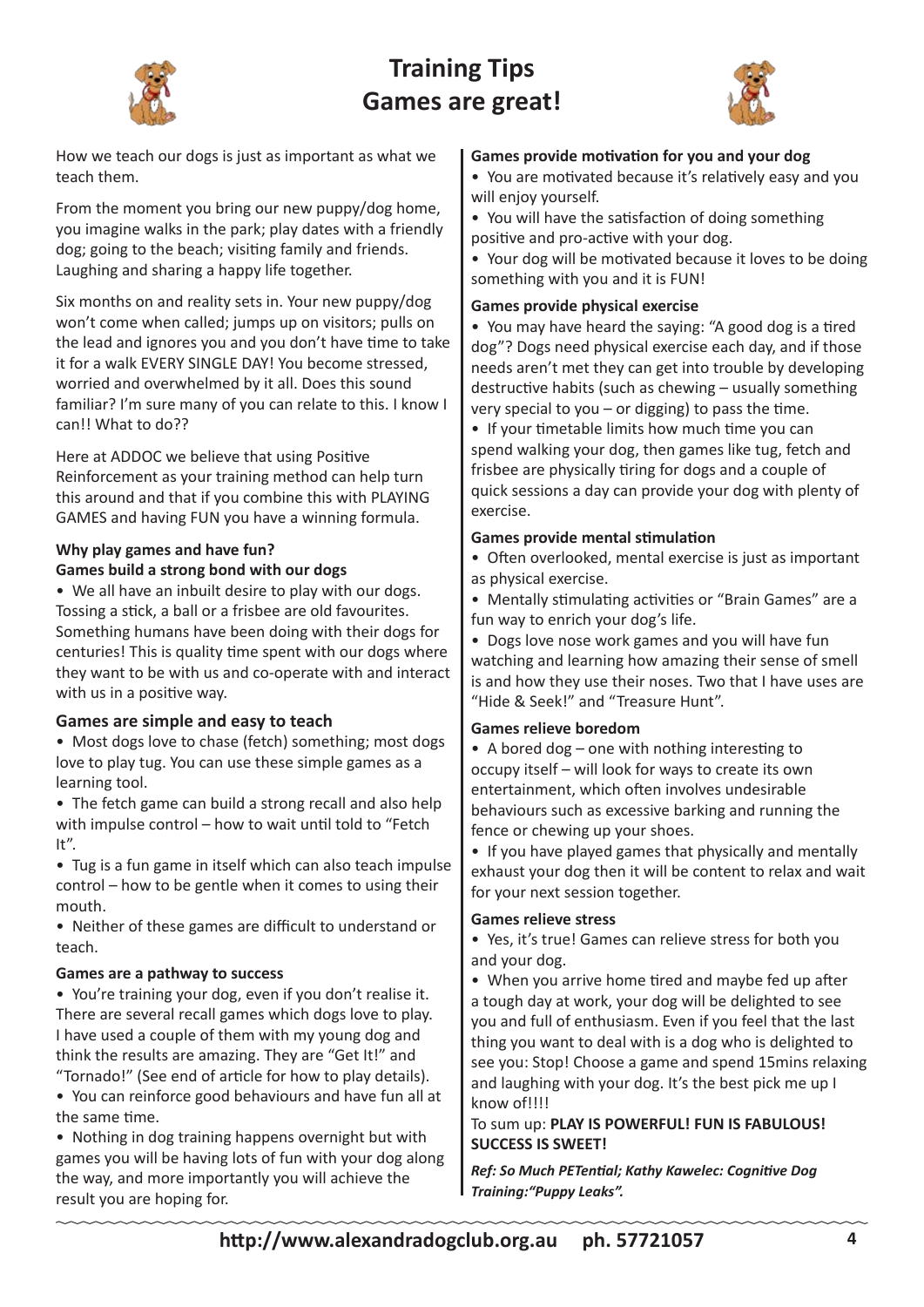

# **Training Tips Games are great!**



|                                                                                                                     | continued                                                                                                            |
|---------------------------------------------------------------------------------------------------------------------|----------------------------------------------------------------------------------------------------------------------|
| Fun games to play with your dog                                                                                     | <b>NOSE WORK GAMES</b>                                                                                               |
| <b>RECALL GAMES</b>                                                                                                 | 1. Hide and Seek                                                                                                     |
|                                                                                                                     | • You can play this game inside or outside and use either                                                            |
| 1. Get It!                                                                                                          | a favourite toy or hide yourself.                                                                                    |
| • Show your dog a tempting treat.<br>• Toss it a short distance away - you can use the cue                          | • Using a favourite toy: get your dog to sit and "wait"                                                              |
| "Get It!".                                                                                                          | (you might need a helper at first).<br>• Go a short distance away and hide the toy in an easy to                     |
| • When your dog comes back looking for another treat,                                                               | find spot.                                                                                                           |
| repeat the above.                                                                                                   | • Return to your dog and say, "Where is it?" "Find it!"                                                              |
| .Don't treat when your dog comes back - you want it to                                                              | • When your dog returns with the toy make a fuss and                                                                 |
| learn that the faster it returns to you the quicker it gets                                                         | give lots of praise, then do it again.                                                                               |
| to chase after another treat!                                                                                       | • As you play this game, over time, gradually make the                                                               |
| 2. Tornado* (Similar to "Get It!" but faster).                                                                      | toy more difficult to find. (I would have a special toy                                                              |
| • Throw one piece of food away from you, as your dog                                                                | which I only use for this game).<br>• Hiding yourself: get your dog to sit and "Wait!".                              |
| runs back towards you and gets close to you, lure them                                                              | . Inside: Go into another room and hide, then call your                                                              |
| around your body, 360 degrees with a piece of food, and<br>throw another piece of food away again.                  | dog.                                                                                                                 |
| • Try going in each direction around your body.                                                                     | • Stay very quiet and when he finds you make a big fuss                                                              |
| . Note: Once my dog knew how to play this game, I                                                                   | of him.                                                                                                              |
| introduced the cue "Come!" in a happy voice + the cue                                                               | • Outside: wait until your dog is busy, and not watching,                                                            |
| "Around" with a hand signal to send him around my body                                                              | then duck behind a tree, or around a corner, then call<br>your dog.                                                  |
| either to the left or the right.                                                                                    | • Stay very quiet and when he finds you, make a big fuss                                                             |
| <b>IMPULSE CONTROL GAMES</b>                                                                                        | of him.                                                                                                              |
| 1. Mouse Game*: Loose or off lead, no verbal cues.                                                                  | • Be creative with these games, you are only limited by                                                              |
| • Have your dog sitting.                                                                                            | your imagination.                                                                                                    |
| • Place a few pieces of food on the floor or in a bowl                                                              | 2. Treasure Hunt                                                                                                     |
| nearby.<br>• If the dog moves towards the food, cover it with your                                                  | • Get a small bowl of treats.                                                                                        |
| hand.                                                                                                               | • Scatter them about all over the lawn and then watch                                                                |
| • Wait for the dog to back off and maybe sit.                                                                       | your dog have fun finding all the bits.                                                                              |
| • Remove your hand and say "Yes" and/or use a clicker,                                                              | • If you really want to tire your dog out, do this with<br>their breakfast OR dinner, and scatter their dry dog food |
| releasing the dog to the food OR give treat, say "Yes"                                                              | all over the lawn for them to find $-$ and time how long                                                             |
| enthusiastically and/or use a clicker.                                                                              | it takes them to find it all. (Another Instructor told me it                                                         |
| • Mix these 2 reward actions up, be unpredictable.                                                                  | took her dog 40mins!) That's a lot of mental and physical                                                            |
| 2. Tug Switch*                                                                                                      | exercise all at the same time!!                                                                                      |
| • Initially use 2 similar tugs.                                                                                     | I hope you and your dog have fun learning these games.                                                               |
| . Play with tug 1, stop moving that tug and start moving<br>tug 2. The dog should drop tug 1 and start playing with | Look for more games and how to play them in our next                                                                 |
| tug 2.                                                                                                              | Newsletter. Let me know which ones your dog loves the                                                                |
| . You can play this activity on the move, so the dog is                                                             | best!                                                                                                                |
| leaping from one tug to another.                                                                                    | Happy game time!<br>Laughter is the best medicine for you and your dog!                                              |
| • Introduce cue "Switch" to change tugs.                                                                            | Jeanne                                                                                                               |
| · Introduce different tugs.                                                                                         |                                                                                                                      |
| . You can throw tug 1 out (or a frisbee) when the dog<br>retrieves and returns, throw tug 2 or frisbee 2 out. Have  | "The greatest pleasure of a dog is that                                                                              |
| fun!                                                                                                                | you may make a fool of yourself with                                                                                 |
|                                                                                                                     | him, and not only will he not scold you,                                                                             |

#### *\* adapted from and with acknowledgement to "Absolute Dogs".*

*but he will make a fool of himself too".*

~Samuel Butle